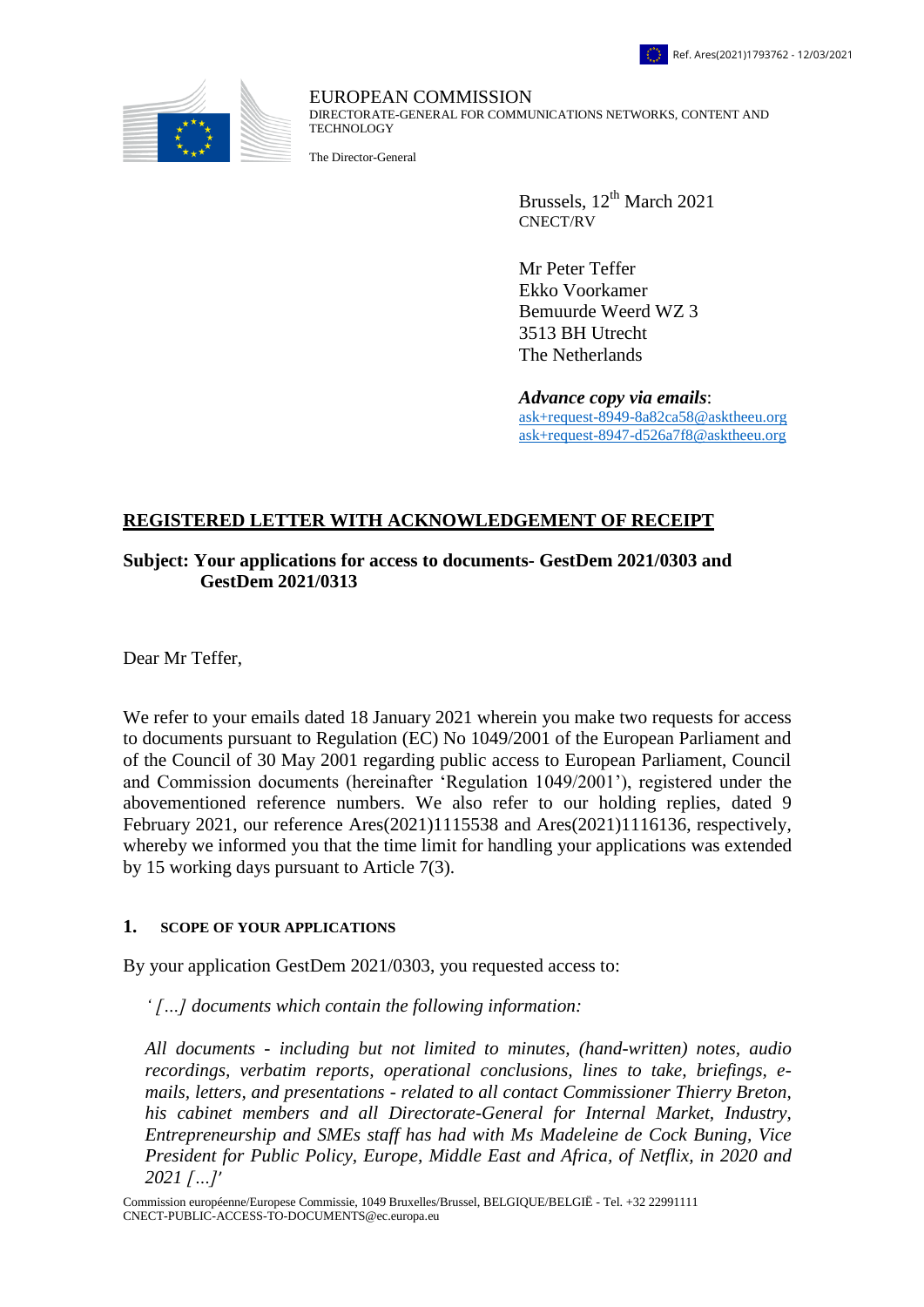By your application GestDem 2021/0313, you requested access to:

*'[…]documents which contain the following information:*

*All documents - including but not limited to minutes, (hand-written) notes, audio recordings, verbatim reports, operational conclusions, lines to take, briefings, emails, letters, and presentations - related to all contact Commissioner Mariya Gabriel, Director-General Roberto Viola and other DG Connect staff has had with Ms Madeleine de Cock Buning, Vice President for Public Policy, Europe, Middle East and Africa, of Netflix, in 2020 and 2021[…]'*.

Please note that due to its scope, your application GestDem 2021/0303 that you addressed to the Directorate - General for Internal Market, Industry, Entrepreneurship and SMEs (DG GROW) was re-attributed to the Directorate- General for Communications Networks, Content and Technology (DG CONNECT). Your application GestDem 2021/0313 has been split between:

a) DG CONNECT under reference number GestDem 2021/0313,

b) Directorate–General for Education, Youth, Sport and Culture (DG EAC), under reference number GestDem 2021/0314.

This reply relates only to the reference numbers GestDem 2021/0303 and GestDem 2021/0313. You will receive a separate reply related to GestDem 2021/0314 from the other respective Directorate-General in due course.

## **2. DOCUMENTS FALLING WITHIN THE SCOPE OF THE REQUESTS AND ASSESSMENT UNDER REGULATION 1049/2001**

Your requests concern contacts with a particular representative of Netflix. Disclosure of any information related to this natural person would entail a transmission of personal data falling under the provisions of Regulation (EU) 2018/1725 (the 'Data Protection Regulation')<sup>1</sup>. We therefore regret to inform you that we are not in a position to specify any documents that fall within the scope of these requests and give assess to them, as such disclosure is prevented by the exception concerning the protection of privacy and integrity of the individual outlined in Article 4(1)(b) of Regulation 1049/2001.

Article 9(1)(b) of the Data Protection Regulation does not allow the transmission of these personal data, except if you prove that it is necessary to have the data transmitted to you for a specific purpose in the public interest and where there is no reason to assume that the legitimate interests of the data subject might be prejudiced. In your request, you do not put forward any arguments to establish the necessity to have the data transmitted for a specific purpose in the public interest.

Consequently, I conclude that, pursuant to Article 4(1)(b) Regulation 1049/2001, no information about the relevant documents and no access can be granted as the need to obtain access thereto for a purpose in the public interest has not been substantiated and

 $\overline{a}$ 

<sup>&</sup>lt;sup>1</sup> Regulation (EU) 2018/1725 of the European Parliament and of the Council of 23 October 2018 on the protection of natural persons with regard to the processing of personal data by the Union institutions, bodies, offices and agencies and on the free movement of such data, and repealing Regulation (EC) No 45/2001 and Decision No 1247/2002/EC, OJ L 295, 21.11.2018, p. 39.